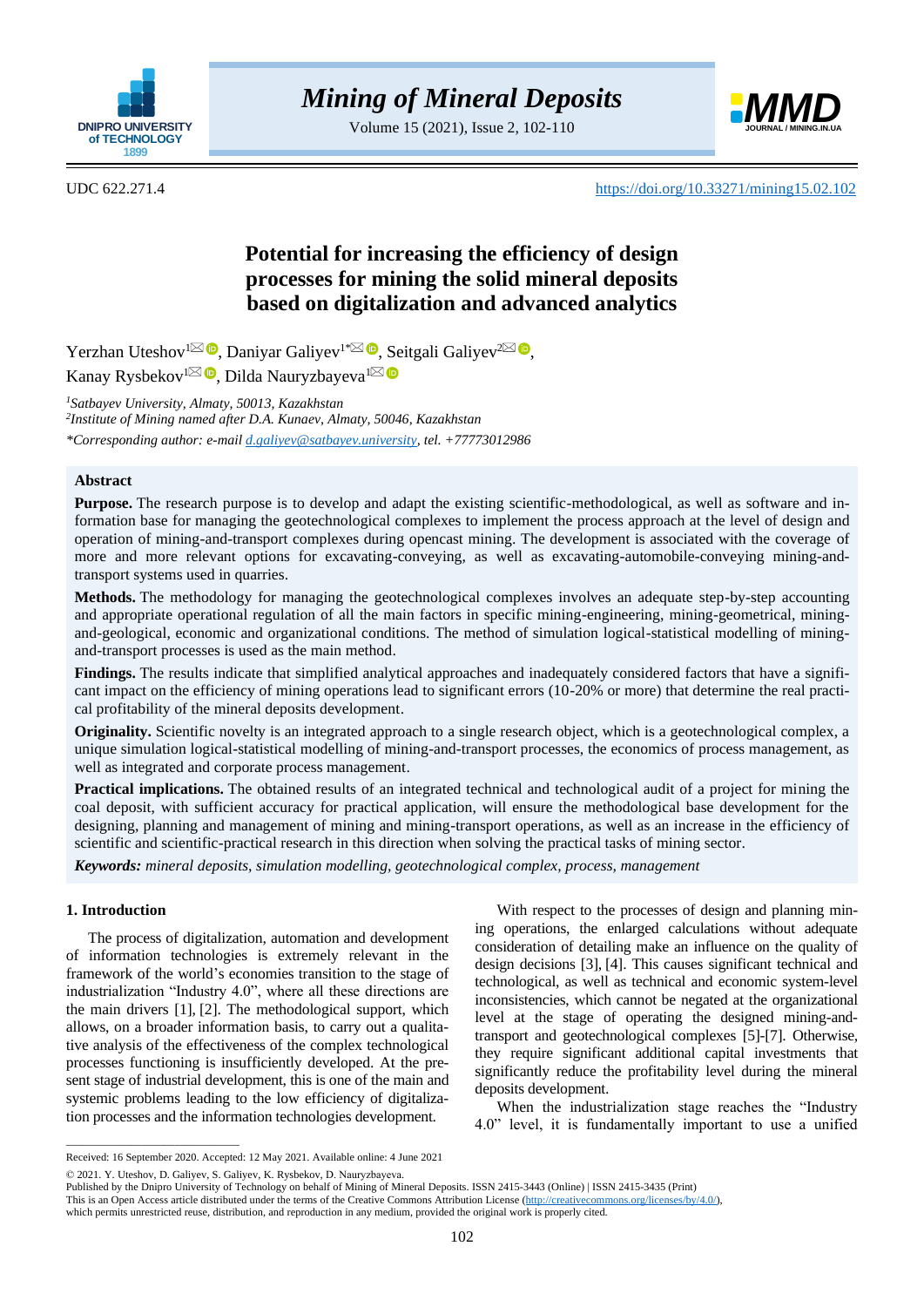methodological base both at the design and planning stages, and at the stages of operating the geotechnological complexes. High-quality digitalization and the corresponding advanced analytics are a prerequisite for an effective, timely and sustainable process of technological modernization, which, in turn, ensures the proper competitiveness of mining enterprises and the profitability in the development of the country's mineral resource base [\[8\].](#page-6-6) In the conditions of Kazakhstan's economy, this relevance is enhanced by the fact that the mining industry is a basic and decisive in the course of industrialinnovative development of the country [\[9\]-](#page-6-7)[\[10\].](#page-7-0)

At the new stage of industrialization, when an adequate consideration of the multifactorial and dynamic natural manifestations is becoming increasingly relevant, a paradigm shift in the development of the methodology for understanding the world is an important peculiarity [\[11\].](#page-7-1) Under these conditions, the mathematical description, presentation of direct and curvilinear dependences and patterns is insufficient. Adequate detailing and reproduction of the studied events is required corresponding to logic and sequence, which is associated with the specific analytics development of the studied processes. In this regard, the writing team for about 40 years has been developing a methodology for step-by-step research, analysis and optimization of technological processes in the field of opencast mining of mineral deposits.

This direction is the basis of the process management of the geotechnological complexes operation, as well as the corresponding economics of process management, which is fundamentally and qualitatively new and requires appropriate scientific support. This direction covers all the main functions of management – accounting, control, organization, planning, normalizing, stimulating and regulation. A unified methodology in interrelation and interaction should take into account the nature, principles and content of the listed management functions, which is a fundamental scientific and practical novelty of the approach.

The research purpose is to assess the effectiveness of digitalization tools and advanced analytics methodology, based on the design process of mining-and-transport operations, developed as part of research work performed under the program of state program-targeted financing of fundamental and applied research for 2018-2020 and improved for the existing specifics [\[12\]-](#page-7-2)[\[15\].](#page-7-3)

At the first stage, the research objective is to analyse the directions for improving the methodology of advanced analytics based on the step-by-step digitalization of production processes.

The second objective is to determine the real potential for increasing its efficiency from their practical application [\[16\]](#page-7-4)[-\[20\].](#page-7-5) For this purpose, a comprehensive technical and technological audit of a number of specific projects for mineral deposits development has been fulfilled on the example of one of which the main conclusions and findings are substantiated.

The third objective of the conducted research involves the experimental-industrial testing of a unified methodological base for conducting comprehensive technical and technological audits of functioning the mining enterprises geotechnological complexes, assessing its application both at the design and planning stage, and at the stage of mining fields exploitation.

## **2. Methods**

## **2.1. Research approach methodology**

During the research, within the framework of a systematic approach to the studied object and on the basis of a process approach to the management of geotechnological complexes, as complex and scaled systems, the method of simulation logical-statistical modelling of mining-and-transport processes is used as the main method, which ensures an adequate step-by-step accounting of mining-engineering, mining-geometrical, mining-and-geological, economic and organizational conditions of their functioning. The research is performed by the method of options using a comparative technical and economic analysis. Within the framework of the adopted approach, the tasks are consistently solved of adequate in terms of reliability simulation modelling of the geotechnological complexes functioning of quarries, assessing their qualitative correspondence to real objects of research, conducting a multivariate and multi-criteria analysis of the effectiveness of the geotechnological complexes functioning, identifying the potential for increasing efficiency and the directions of its implementation.

The project for the coal industrial development in the open-cut colliery No. 3 of the Kushmurun field provides for the total period of the field development  $-45$  years, of which 5 years is the preparatory period. By 2025, it is planned to reach the production capacity of the field with the production of 6.4 million tons of coal and 30 million  $m<sup>3</sup>$  of overburden rock.

The surface plan of the open-cut colliery and dumps location is shown in Figure 1. The project provides for the use of combined technological equipment in overburden and mining operations: for mining – Hitachi EX1900-6 excavators  $(10 \text{ m}^3)$  bucket volume) and Hitachi EH1700 coal hauler trucks with a body volume of  $100 \text{ m}^3$ ; for overburden operations – Hitachi EX5600-6 excavators with a bucket volume of  $35 \text{ m}^3$  and Hitachi EH3500 dump trucks with a lifting capacity of 185 tons. The number of simultaneously mined horizons in the quarry is taken according to the project 4 overburden and 2 – production.

The project determines the average technical speed of dump trucks in compliance with the Rules of ensuring industrial safety for the hazardous production facilities conducting mining and exploration works. Taking into account the traffic rules and dump trucks technical capabilities, the motion speeds on certain route sections are taken in the following values: along the horizons – 15 km/h with cargo and empty direction; on access tracks – 16 and 30 km/h, respectively; along the surface  $-30$  km/h; on dumps and in warehouses  $-15$  km/h.

The distance of the useful component transportation from the face areas to the coal transfer warehouse at the time of reaching the production capacity, according to the project, is 4.2-4.83 km. The distance of the overburden rock mass transportation is 7 km.

The highway models taken for research fully correspond to the design geometry of the open-cut colliery and the location of loading and unloading points (faces, warehouses, dumps, shift change point), as follows from Figure 2.

The highway parameters correspond to the dump truck dimensions adopted by the project for operation, as well as to the specific mining-engineering and mining-geometrical parameters of the modelled geotechnological complexes.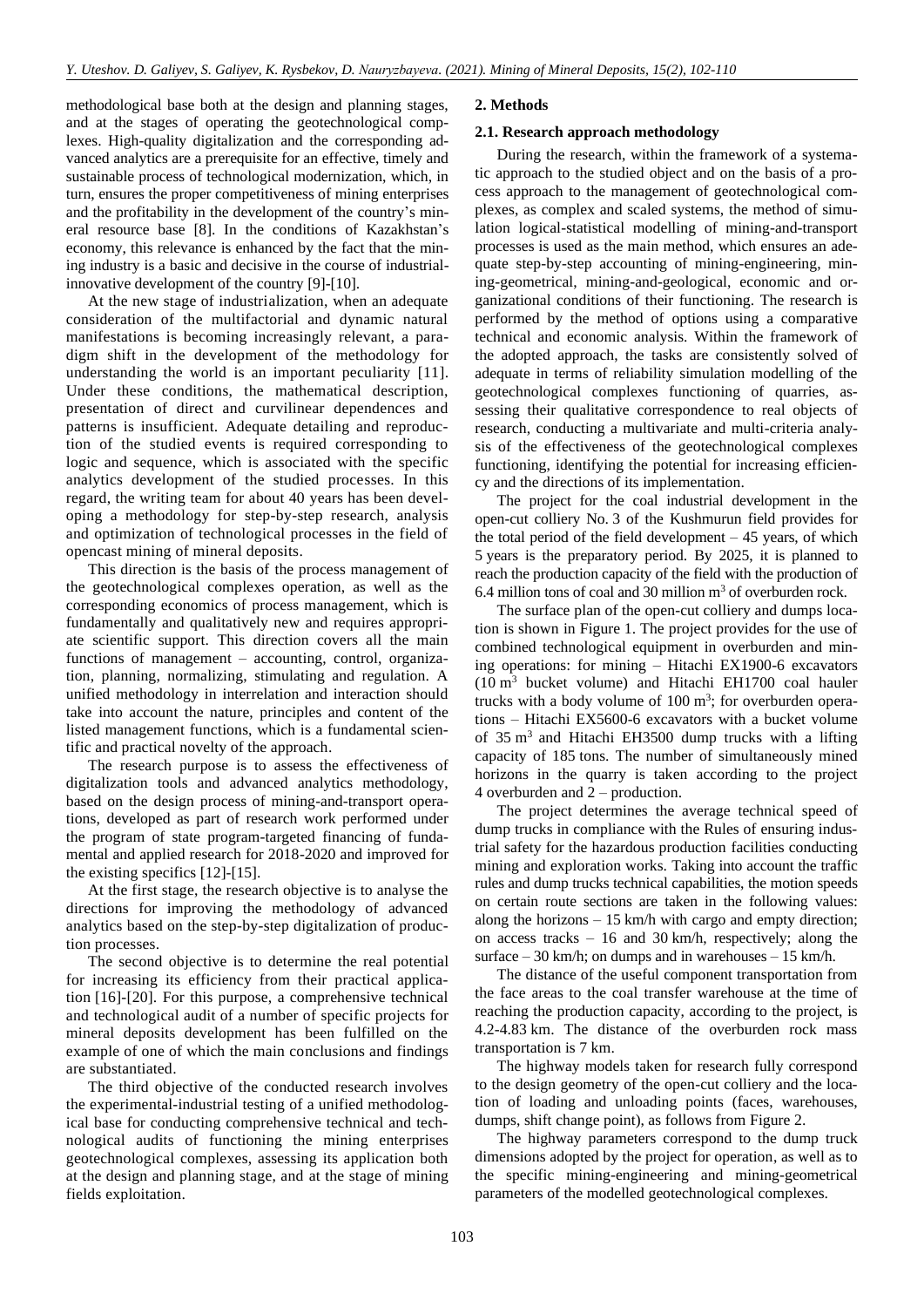

*Figure 1. Surface plan of the Kushmurun open-cut colliery: WFSL – warehouse of the fertile soil layer*

The spatial geometry of the quarry space is fairly reflected by the highways geometry shown in Figure 2. This is a matter of principle for adequate consideration of speed modes and traffic management when calculating energy consumption both for dump trucks and for road sections.



*Figure 2. Schemes of highway models of the mining-andtransport system at: (а) single-flank mining; (b) doubleflank mining of the Kushmurun field*

The project provides for the type of surfacing as rolled earth surface. The speed limits in the dynamic simulation model are adopted according to the project for each type of route section. The dynamic simulation model includes a 2-shift and 12-hour work shift of 4 teams, as is the case on real objects. The basic option is the simulation model option that is the most appropriate for the project at the moment of field development.

In the process of research, the options of single-flank and double-flank field development are consistently studied. Different options are modelled in turn, taking into account the principal factors step by step. The description of each of the studied options makes possible to reveal the specifics of the new research methodology and the search algorithm for ways to increase the efficiency and reduce the cost of mining-and-transport operations.

#### **3. Results and discussion**

As noted in the previous section, it is fundamentally important in the research process to adequately consider the general organizational and economic conditions of the studied geotechnological complexes exploitation, which are set in the design process. For example, the expected period of field exploitation and adopted performance can significantly predetermine the economic effect of certain management decisions developed on the basis of the new methodology.

Option 1 – fully reproduces the situation according to the design data. By option 1 modelling, it is evident that one of the main applied approach disadvantages is the lack of accounting for the costs on tires, as well as the influence of the technical state of vehicles on their efficiency and the performance of mining-and-transport complex as a whole. It is known that tires account for a significant share of the total costs of mining-and-transport operations. The specific volume of costs for tires in the overall balance of operation costs ranges from 10 to 25%, depending on the motor vehicle category. The lack of such accounting leads to underestimation of the real cost of mining-and-transport operations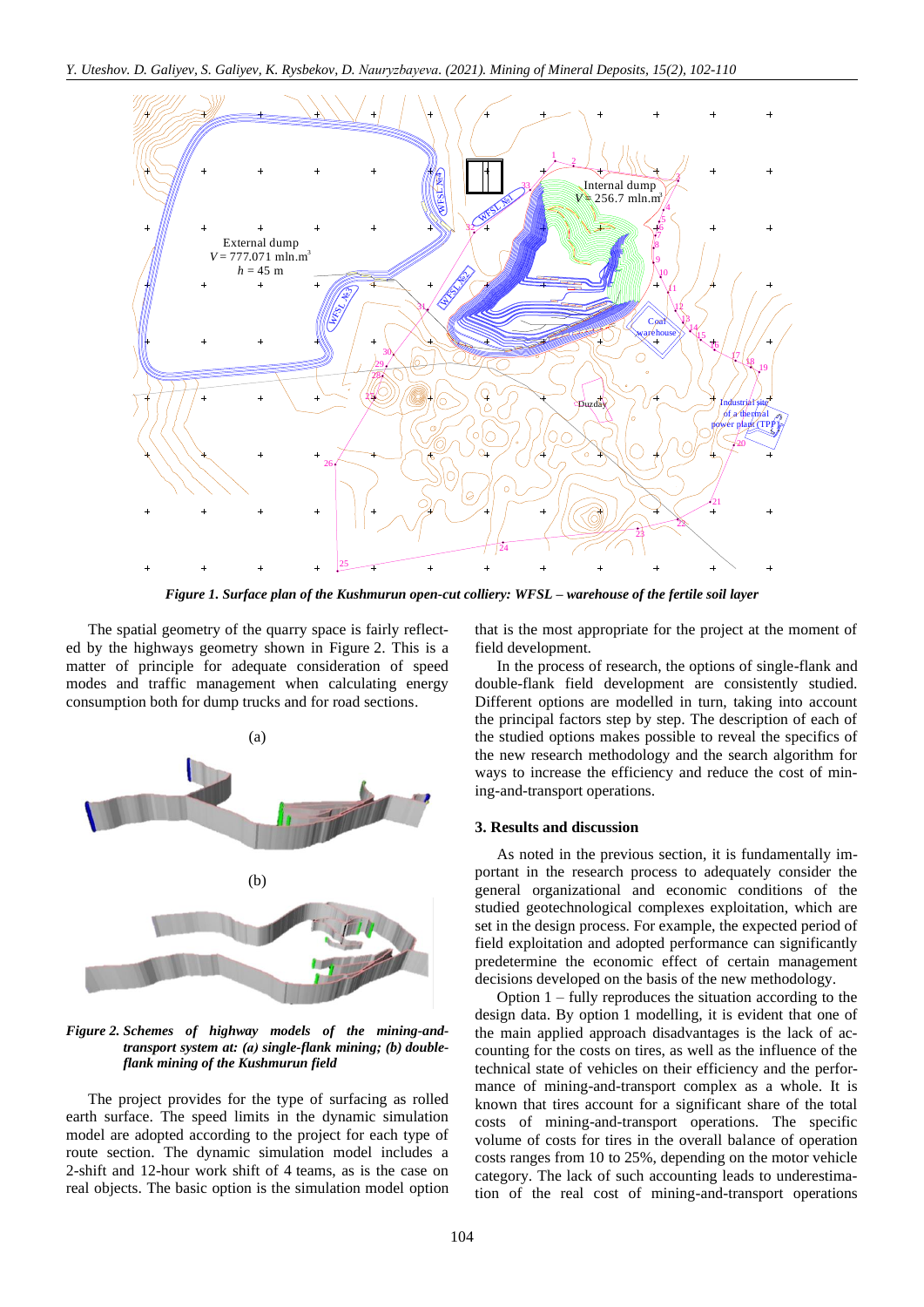during the design and, thereby, to an incorrect determination of the profitability of the field development.

Option 2 is a method of calculations according to the mining-and-transport complex project of the Kushmurun open-cut colliery, implemented as part of an automated design approach based on the application of the simulation modelling method [\[21\]](#page-7-6)[-\[23\].](#page-7-7) The data obtained in the first calculation option are taken as the initial data for it.

The difference of the options in terms of the shift time duration of the mining-and-transport complex operation is conditioned by the differences in approaches and capabilities when performing design calculations. The shift time for the project, equal to 660 minutes, is determined by the existing standards with account of such factors as climatic conditions per year, technical readiness of equipment, as well as the presence of technical interruptions in the mining-andtransport complex operation. It is taken on the model that the shift time, as on a real object, is 720 minutes. Then, according to the accepted methodology for simulation modelling of the mining-and-transport complex operation, in order to proceed to the modelling results for the period, the decrease in the performance of the mining-and-transport complex during day shifts is taken into account caused by interference with the auxiliary equipment operation, repair and maintenance work performed – 0.6-0.65 and also the days of blasting operations  $-03-0.35$ .

A significant difference between the two basic options – design and simulation – is observed in the values of the distances for transporting overburden rock from the face to the dump, as well as coal to the unloading point (coal warehouse). For overburden rock, the deviation is 5.8%, for coal – 7.4%. This is due to the difference in approaches to setting this parameter. In the first case, it is determined purely geometrically from one centre of mass to another, without taking into account the mining-and-transport complex operation. In the case of simulation modelling [\[24\]](#page-7-8)[-\[27\],](#page-7-9) this figure is summed up from the actual distance travelled by the dump trucks from the three points of loading overburden rock, taking into account the number of travels in each direction, which, in turn, also depends on the models of loading and transport equipment [\[28\]](#page-7-10)[-\[30\].](#page-7-11)

The deviations in the motion speed of dump trucks transporting overburden rock and coal of 4.4 and 31.8%, respectively, are also natural. According to the project, for both models of dump trucks, this speed is taken equal to 25 km/h. This parameter is taken directly from the design methodology, based on the safety conditions of the vehicles movement. When constructing the model, the following parameters should be considered, which are significant in their influence on the dump trucks motion speed. These are the coefficient of performance (efficiency) and engine power, the payload weight of the dump truck (the weight of the loaded rock mass), movement in the cargo and empty directions, the number of vehicles in the travel (the factor of mutual interference and expectations is taken into account), the quality of the road surface [\[31\].](#page-7-12) When designing, the speed is traditionally taken as single-valued in directions, but in reality it differs by 30- 40%. On the model, the difference in the speeds for overburden (23.9 km/h) and coal (17.04 km/h) is more than 6 km/h, which is explained by the different density of these rocks, as well as the specifics of the used transport models.

In accordance with the change in speed, the travel time of dump trucks has also changed, amounting to 0.95 and 37.8 percent, respectively. Depending on the motion speed of vehicles, there are similar deviations in the travel time. In addition to the movement time, the travel time is also affected by the difference in the procedure for downtime accounting of mining-and-transport equipment. If in the first case downtime is not taken into account in the calculations, then in the second case, they are formed based on the actual downtime, which, in turn, depends on a large number of factors. Among them are the motion speed and the number of vehicles, the organization of transportation and the interaction of dump trucks with loading and unloading equipment, the structure of the highway, etc.

In the design option, within the framework of simulation modelling, it is assumed that the dump trucks are new. Accordingly, their transmission and engine efficiency is taken at the level of 0.88. In this case, the age of dump trucks is not taken into account, as it is assumed that over the years they do not change their state and their performance remains the same. In the modelled option 2, the costs of mining-andtransport operations, with 100% fulfilment of annual volumes, amount to  $1.13 \text{ }\frac{\text{m}}{\text{s}}$ . Since the depreciation period of dump trucks is really existing, then when substantiating the designed mining-and-transport complex, it is expedient to take into account the age and state of the vehicles.

Option 3 provides for modelling the mining-and-transport complex operation in completely similar operating conditions, but, with account of the vehicle state, as well as the stages of introducing new equipment in the eighth year of the field development. As a result, the volume of overburden rock has decreased by  $33.47\%$ , and coal production  $-5.04\%$ . which ensures an increase in the costs of mining-andtransport operations to  $1.90 \text{ \$/m}^3$ , or by  $68.25\%$ .

The results of modelling the mining-and-transport complex operation during the double-flank mining of the field, presented in Table 1, have revealed that the project provides for a certain speed mode and different quality of road surface in the open-cut colliery on temporary and permanent sections of the highway. However, the presented calculations, made in the traditional way, do not take into account these factors, except for the average speed of dump trucks movement 25 km/h with the same road surface – rolled earth surface, which, according to the accepted design standards, corresponds to the category III quarry roads. As the modelling results evidence, all other things being equal, namely miningengineering, mining-geometrical, mining-and-geological, economic and organizational conditions of the mining-andtransport complex proposed by the project, there are also significant deviations in some of the main technical and economic indicators. These include the average time of dump trucks movement in the travel and the average travel time, the number of travels and the number of vehicles required, and, consequently, the shift performance of dump trucks and the miningand-transport complex of the open-cut colliery as a whole.

One of the research options, in the case of using a doubleflank mining scheme, is associated with determining the influence of the speed limiting factor, which exists in practice and is partially prescribed in the explanatory note to the project. However, there is no mechanism for their adequate accounting in the calculations. In option 3, in maneuver areas of loading/unloading points, the ground rolled surface is replaced with a temporary one and speed limits of 5 km/h are introduced, as it is in the case of practice within the framework of the safety system for mining-and-transport operations.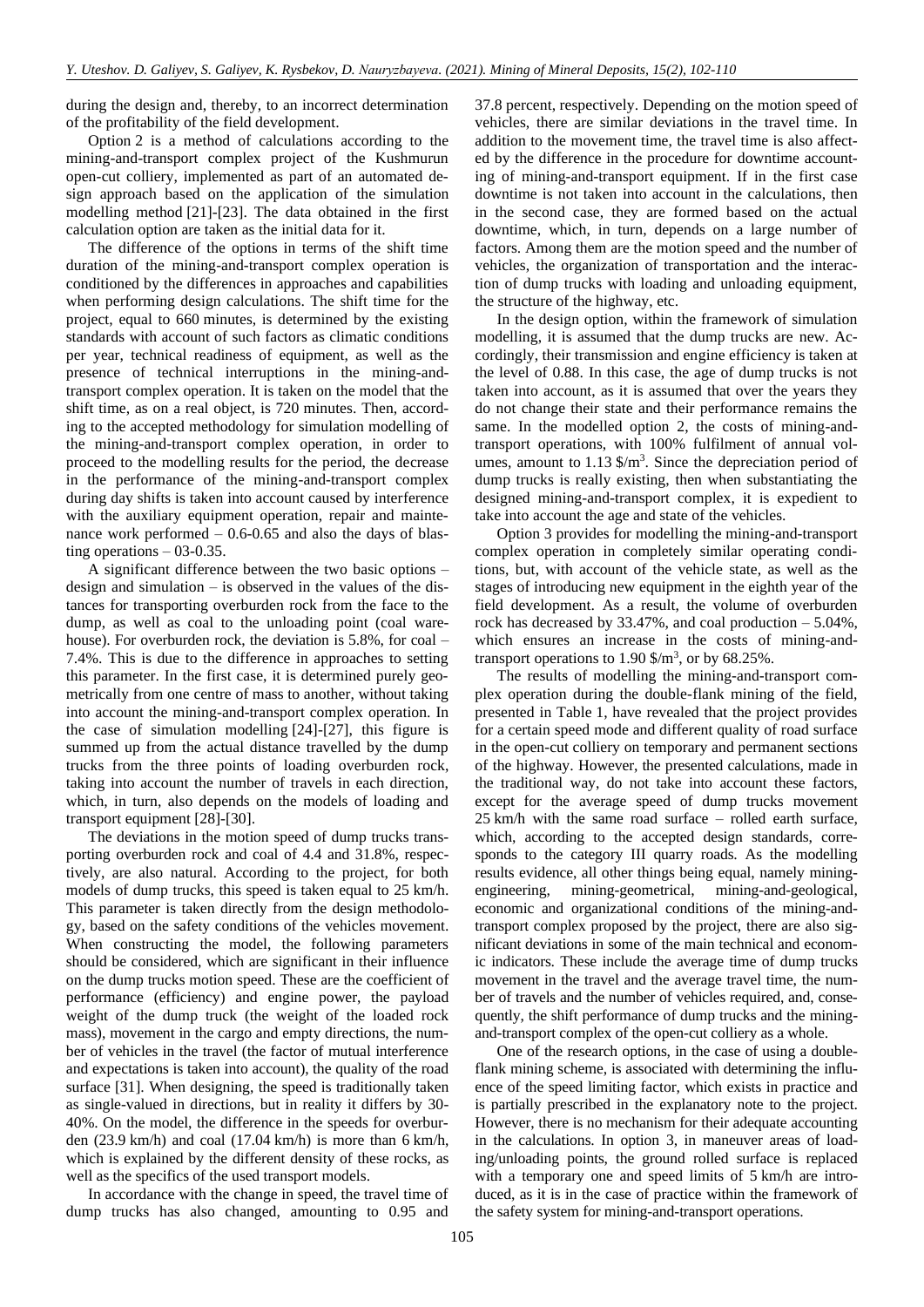| Table 1. Comparing the calculation results of the traditional method and with dynamic modelling |  |  |
|-------------------------------------------------------------------------------------------------|--|--|
|                                                                                                 |  |  |

|                                                                                        | Traditional<br>Modelling |                |            |                |                                                                                                                                                                                                                                                                                                                   |
|----------------------------------------------------------------------------------------|--------------------------|----------------|------------|----------------|-------------------------------------------------------------------------------------------------------------------------------------------------------------------------------------------------------------------------------------------------------------------------------------------------------------------|
| Indicator name                                                                         | Rock                     | Coal           | Rock       | Coal           | Comments and notes                                                                                                                                                                                                                                                                                                |
|                                                                                        | Hitachi                  | Hitachi        | Hitachi    | Hitachi        |                                                                                                                                                                                                                                                                                                                   |
| Dump truck models                                                                      | EH3500ACII               | EH1700         | EH3500ACII | EH1700         | Adopted according to the project                                                                                                                                                                                                                                                                                  |
|                                                                                        | Hitachi                  | Hitachi        | Hitachi    | Hitachi        | before optimization                                                                                                                                                                                                                                                                                               |
| Excavator models                                                                       | EX5600-6                 | EX1900         | EX5600-6   | EX1900         |                                                                                                                                                                                                                                                                                                                   |
| $N_{ex}$ – number of excavators, pcs                                                   | 4                        | $\overline{c}$ | 4          | $\overline{c}$ | Positioned in space                                                                                                                                                                                                                                                                                               |
| Transportation direction                                                               | dump                     | ware-<br>house | dump       | ware-<br>house | Control over loading and quality                                                                                                                                                                                                                                                                                  |
| $g_n$ – nominal load capacity<br>of a dump truck, t<br>$ga$ – adopted load capacity, t | 185/168                  | 100/96         | 185/168    | 100/96         | $g_n = V_b \cdot q / K_{loos}$<br>$V_b$ – body capacity;<br>q – bulk density of rock, $t/m^3$                                                                                                                                                                                                                     |
| $V_a$ – volume of the platform<br>with a header, $m3$                                  | 115                      | 100            | 115        | 100            | Capacity control on the model                                                                                                                                                                                                                                                                                     |
| $T_{sh}$ – one shift time, min                                                         | 660                      | 660            | 720        | 720            | With account of the conversion<br>factor $0.85 = 612$ min                                                                                                                                                                                                                                                         |
| $L_{tr.d}$ – transportation distance, km                                               | 7.267                    | 7.24           | 7.30       | 7.20           | Geometric/weighted average                                                                                                                                                                                                                                                                                        |
| $V_{av}$ – average travel speed, km/h                                                  | 25                       | 25             | 25.11      | 24.80          | Regulated by accepted norms                                                                                                                                                                                                                                                                                       |
| $T_{mov}$ – time of the dump truck                                                     | 34.88                    | 34.75          | 37.41      | 42.40          | Based on the dump truck                                                                                                                                                                                                                                                                                           |
| movement during the travel, min                                                        |                          |                |            |                | traction performance                                                                                                                                                                                                                                                                                              |
| $T_{down}$ – total time of downtime, min                                               |                          | $\equiv$       | 931.00     | 316.72         | Formed based on the conditions                                                                                                                                                                                                                                                                                    |
| $q$ – bulk density of rock, t/m <sup>3</sup>                                           | 2.2                      | 1.25           | 2.2        | 1.25           | In fact and according<br>to the project                                                                                                                                                                                                                                                                           |
| $K_{loos}$ – loosening coefficient                                                     | 1.35                     | 1.3            | 1.35       | 1.3            | In fact and according<br>to the project                                                                                                                                                                                                                                                                           |
| $T_{tr}$ – travel time, min                                                            | 38.68                    | 39.522         | 41.4       | 47.6           | $T_{tr} = T_{mov} + T_{l.m.} + T_{load} + T_{unl.m} + T_{unl}$                                                                                                                                                                                                                                                    |
| $T_{l.m.}$ – load manoeuvre time, min                                                  | 0.5                      | 0.5            | 0.64       | 0.56           | Calculated with account<br>of manoeuvres                                                                                                                                                                                                                                                                          |
| $T_{load}$ – dump truck loading time, min                                              | 2.13                     | 4.826          | 1.60       | 4.67           | Adopted according to the<br>project/calculation                                                                                                                                                                                                                                                                   |
| $T_{unl.m}$ – unload manoeuvre time, min                                               | 0.5                      | 0.5            | 0.64       | 0.56           | Calculated with account<br>of manoeuvres                                                                                                                                                                                                                                                                          |
| $T_{unl}$ – dump truck unloading<br>time, min                                          | 0.47                     | 0.47           | 0.50       | 0.45           | Adopted according to the<br>project/calculation                                                                                                                                                                                                                                                                   |
| $Q_{sh}$ – shift performance<br>of the dump truck, $m^3/t$                             | 1603.55                  | 1478.91        | 1300.25    | 1344.00        | $Q_{sh} = Q_{perf}$ N/with account<br>of enlargement<br>$Q_{\text{perf}}$ – one-hour performance;                                                                                                                                                                                                                 |
| $N_{tr}$ – number of dump truck<br>travels per shift, travel                           | 15.77                    | 15.43          | 17.03      | 14.00          | $N = (T_{sh} - (T_{sh.ch} + T_{fuel} + T_{p.n})/(T_{tr})$                                                                                                                                                                                                                                                         |
| $T_{sh.ch}$ – shift change time, min                                                   | 30                       | 30             | 50         | 50             | Plus time at the end of the shift<br>to return to the park                                                                                                                                                                                                                                                        |
| $T_{\text{fuel}}$ – time for fuelling<br>the dump truck, min                           | 10                       | 10             |            |                | Included in the shift change, at the beginning and end of the shift                                                                                                                                                                                                                                               |
| $T_{p,n}$ – time for personal needs, min                                               | 10                       | 10             |            |                |                                                                                                                                                                                                                                                                                                                   |
| $Q_{year}$ – dump truck annual<br>performance, thousand $m3$                           | 967.74                   | 800.00         | 785.57     | 833.95         | $Q_{\text{year}} = Q_{\text{sh}} \cdot N_{\text{sh}} \cdot K_{\text{eng.}rep} \cdot K_{\text{tech.}read}/1000$<br>$N_{sh}$ – number of shifts per year;<br>$K_{eng.rep}$ – coefficient of accounting<br>the time of repair and replacement<br>of engines;<br>$K_{tech.read}$ – technical readiness<br>coefficient |
| Planned performance/<br>actual, thousand $m^3/t$                                       | 30 000                   | 6 400          | 29851.69   | 6671.62        | Accepted/by results of modelling                                                                                                                                                                                                                                                                                  |
| $C_{sp}$ – specific current costs, \$/m <sup>3</sup>                                   |                          |                | 2.63       |                | The result of integrated calculations                                                                                                                                                                                                                                                                             |
| $N_{d,tr}$ – dump truck fleet, pcs                                                     | $30.57 = 31$             | $7.15 = 8$     | 37         | 8              | Accepted/by results of modelling                                                                                                                                                                                                                                                                                  |

The option modelling has shown that if in option 2 the degree of fulfillment of the plan for rock mass is 99.92%, then in the case of speed limits introduction only in the areas of dump truck maneuvers at loading/unloading points, this indicator decreases to 99.33% or 0.59%. This leads to an increase in the specific current costs for rock mass by  $0.287\%$  or  $0.007$  \$/m<sup>3</sup>. With the project's annual performance of 35120 thousand  $m<sup>3</sup>$ , the negative economic effect only in terms of costs is 265.54 thousand \$/year.

On a separate basis, the influence of speed limits on the vehicles' movement along the quarry horizons is studied in option 4. The project prescribes a speed limit when moving along the horizons of the open-cut colliery and over the dumps at the level of 15 km/h both in the cargo and in the empty directions. On the access tracks, the movement of dump trucks in the cargo direction is not more than 16 km/h, and in the empty direction up to 30 km/h.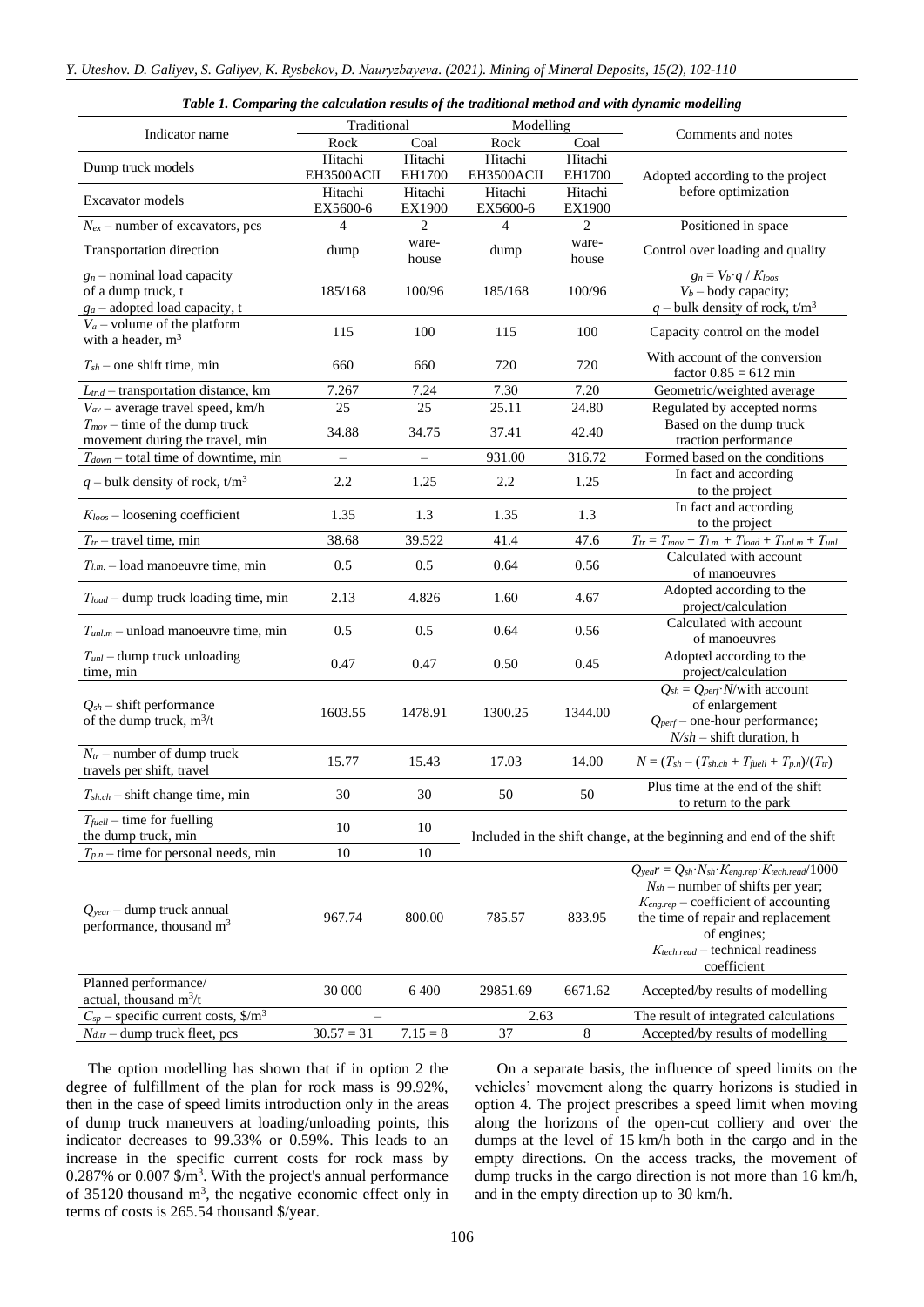When driving on the surface, the speed limit is 30 km/h. In this case, the performance of the mining-and-transport complex in terms of rock mass is already 88.96%, or the decrease is another 10.37% from the previous option. The indicator of a unit costs of rock mass in this option is 2.92  $\gamma$ <sup>3</sup>, which, compared to the previous option, increases by 0.18 \$, which, given the annual volumes, leads to a negative economic effect of 6405.54 thousand \$/year.

In option 5, such a fundamental factor in opencast mining with vehicles as a speed limit of the dump trucks movement at intersections is assessed, which influences on the general technical and economic indicators. With traditional approaches to calculating the transport operations, this cannot be done adequately. The limit set is 10 km/h. In this option, the performance of the mining-and-transport complex decreases to 87.03%, which in terms of volume amounts to  $1224 \text{ m}^3/\text{cm}$  or  $759.76$  thousand m<sup>3</sup>/year. The increase in the costs of miningand-transport operations in the specific indicator amounts to  $0.046$  \$/m<sup>3</sup>. The negative economic effect for a given volume of rock mass in this case is 1600.95 thousand \$/year.

Another important issue in the calculations when designing the mining-and-transport complexes is the qualitative accounting of the age and technical state of vehicles. Traditionally, in calculations, as in the project for the Kushmurun coal field development, dump trucks are taken as new with the appropriate transmission efficiency.

In option 6, this indicator is taken equal to 0.85, although for foreign-made dump trucks it can be 0.9-0.92. With a depreciation period of about 7-8 years at the accepted standards, the average indicator of transmission efficiency for dump trucks with a service life of 3-4 years, taking into account scheduled repairs and replacement of engines, is taken equal to 0.65. For such a technical state of the dump truck fleet, under all other conditions, the performance of the mining-and-transport complex decreases to 79.77%, which in the market volume amounts to  $4282.02 \text{ m}^3/\text{cm}$  or  $2656.99 \text{ thou-}$ sand m<sup>3</sup>/year. At the same time, the indicator of unit costs for mining-and-transport operations increases to 3.46 \$/m<sup>3</sup>, which is by  $0.59$  \$ more than the same indicator in the previous option. The negative economic effect in this case is 20784.15 thousand \$/year.

With regard to option 6, it should be noted that in real life, the age of dump trucks for each vehicle or for their groups is usually different. Vehicles with a transmission efficiency range from 0.4 to 0.85-0.9 run in the fleet. This differs from the previous option, first of all, in that dump trucks with low transmission efficiency suppress the operation of dump trucks with a high value of this indicator, which leads, in conditions of a large number of vehicles, to even greater negative effects.

Option 7 studies just such a kind of state of the dump trucks nominal list. In this case, performance decreases to 68.64% or by 6266.41  $\text{m}^3/\text{cm}$ , for coal it is 67.945%, and for overburden rock – 68.76%; the costs for coal production increase to  $3.70 \text{ m}^3$ ; the negative economic effect is 8361.98 \$ thousand/year.

Option 8 reveals the real amount of transport required to ensure the implementation of the planned volumes of coal production and recoverable overburden rock mass in the projected and close to reality mining-engineering, mininggeometrical, mining-and-geological, economic and organizational conditions. As evidenced by the results, ensuring the specified volumes of rock mass at the level of 100.05% will require 72 dump trucks in the working fleet and 79 vehicles in the nominal list. Among them 56 dump trucks of the Hitachi EH3500ACII model operate on the removal of overburden mass and 16 dump trucks of the Hitachi EH1700 model are involved in the transportation of coal. This is by 27 vehicles more than in the option corresponding to the calculated ones under the conditions that allow taking into account the standard approach. In this case, the costs of mining-andtransport operations increase to 3.77 \$, which is by 1.14 \$. exceeds the same indicator in the basic option. Thus, the total negative economic effect is 39199.93 thousand \$/year.

When comparing the two options of the Kushmurun coal field development, it can be seen that double-flank simultaneous mining of the deposit is a bit more economically effective, despite a significant increase in the length of roads and the costs for its maintenance [\[32\]](#page-7-13)[-\[35\].](#page-7-14) Despite the increase in mileage and travel time, slightly higher travel speeds, lower specific fuel consumption cover these costs and disadvantages, and the mining-and-transport complex fulfils the planned volumes due to a smaller amount of vehicles. The resulting difference in costs of  $0.032 \frac{1}{2}$  provides a total annual effect of 1122.20 \$ thousand/year.

According to the most economically viable option, the possibility of increasing the efficiency of mining-andtransport complex operation is studied by using dry soil and crushed stone surfacing treated with black binder on permanent road sections and with the subsequent introduction of a speed limit in both directions to 40 km/h and reducing the depreciation period of dump trucks to 6 years (transmission efficiency is not lower than 0.6). As a result, an option has been obtained with 100% fulfilment of planned indicators using 10 Hitachi EH1700 dump trucks for coal and 45 Hitachi EH3500ACII dump trucks for overburden rock (61 vehicles in the nominal list) in the working fleet. At the same time, the unit cost is reduced to  $3.26 \text{ m}^3$ , which is lower by 0.51 \$. In this case, the economic effect only due to the reduction in the costs of mining-and-transport operations will amount to 17896.63 thousand \$/year. It should be noted that the accelerated dump trucks depreciation, when the share of depreciation deductions for one dump truck increases, leads to a decrease in the depreciation fund for them, due to a decrease in their number, which is ensured by the increased efficiency of a less aged fleet of vehicles [\[36\]](#page-7-15)[-\[39\].](#page-7-16)

A general idea of the potential for improving the efficiency of design processes using methods and tools with advanced analytics is presented in Figure 3.



*Figure 3. Comparative economic effect for eight options (thnd. US \$) based on the main costs when designing the miningand-transport geotechnological complex*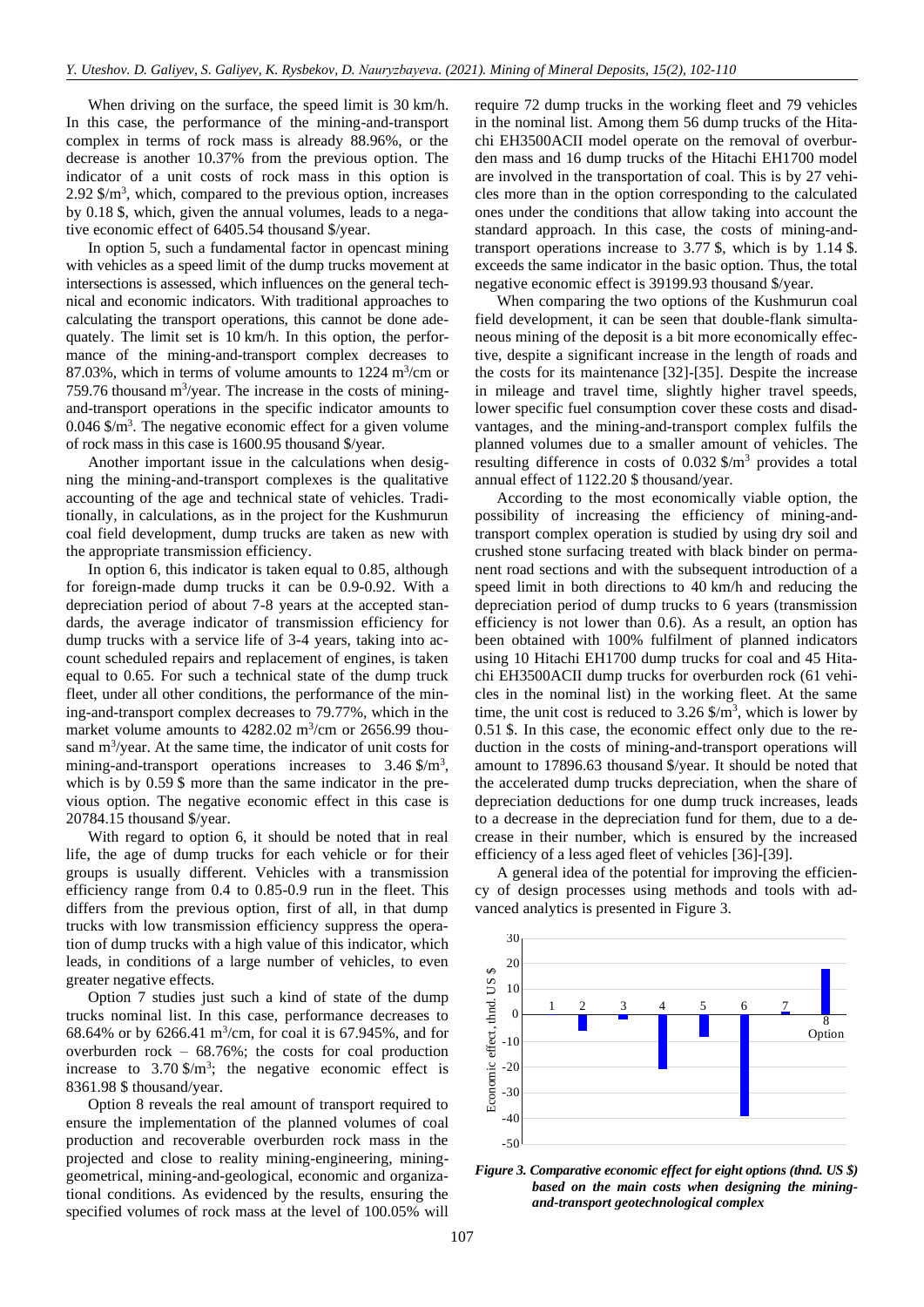Based upon the results, for the most part, the traditionally applied design methodology, in terms of the main technical – technological and economic indicators, leads to an underestimation of labour and energy costs. A significant part of the error is conditioned by the lack of proper adjustability to changes in parameters, which reduces the optimization measures effectiveness. The largest error is caused by the enlarged approach when determining the modes and operating conditions of mining-and-transport equipment, the inability to take into account its quality state during the entire service life.

Thus, an integrated technical and technological audit of a project for mining the Kushmurun field, performed on the basis of advanced analytics, has revealed that the proposed new methodological approach to the processes of designing and planning of mining-and-transport operations makes it possible to more adequately take into account in calculations a wide range of fundamentally important factors and provides for a significant overall economic effect during the field exploitation in the specified volumes. As the main conclusions on this stage of research performed within the framework of an integrated technical and technological audit of projects for mining the Abail and Kushmurun fields, the following can be noted.

#### **4. Conclusions**

Advanced digitalization and automation of design processes with appropriate methodological support of analytics can significantly increase the efficiency of designing the geotechnological complexes. On this information basis, it is possible to develop a unified methodology for calculations and assessing the effectiveness of technological processes, which can be used both at the designing and planning stages, and at the stage of geotechnological complexes exploitation.

When calculating vehicles, a significant potential is realized through high-quality accounting of such factors and parameters as: speed limits at intersections, at points of loading and unloading, road slope, number and influence of vehicles on each other, quality of road surface, age (service life) of vehicles, mutual influence of crisscross traffic flows, actual traction performance. The cumulative influence of these factors is more than 30%, which is reflected in the number of required vehicles and associated with an increase in the total costs of mining-and-transport operations.

Due to the fact that the issue of updating the nominal list of vehicles at the stage of mineral deposits exploitation is practically inevitable, but, at the same time, there is also a factor of a significant decrease in the efficiency of the mining-andtransport complex when using jointly the vehicles with a significant difference in their technical state, one of the promising directions of increasing the efficiency of mining-and-transport operations in quarries using the road transport is the organization and regulation of the appropriate traffic flows.

When implementing an integrated technical and technological audit of projects for the mineral deposits development using simulation modelling, the necessity has been revealed to adjust the methodological and software support in order to create the possibility of adequate reproduction of the vehicles operation in various traffic flows based on the need to differentiate the vehicles with respect to different technical state.

With respect to a number of points (graphic display of the highway, corrected calculations for assessing the economic efficiency of the designed options, accounting of the traction performance of vehicles, etc.), the simulation modelling software has been improved in the process of research, which make it possible to eliminate the existing shortcomings and improve the quality of research.

In conditions of a long distance of rock mass haulage, the influence of the old transport used increases significantly and the economic damage grows in proportion to the increase in the haulage distance. Thus, the level of profitable age of the working fleet of vehicles increases. At the same time, the age range of the involved vehicle fleet is of great importance. The smaller it is, the more possible it is to reduce the average value of the profitable age of vehicles.

Research has shown that when designing mining-andtransport complexes, it is fundamentally important to determine both the economically feasible average age of vehicles and the threshold value of the oldest of them, beyond which their use leads to a significant decrease in the overall efficiency and profitability of the mining-and-transport complex operation. Accelerated depreciation of dump trucks, accompanied by an increase in depreciation deductions for one vehicle, leads to a decrease in the total depreciation fund and, ultimately, to a decrease in the costs of mining-and-transport operations, due to the greater efficiency of a less aged fleet of vehicles.

## **Acknowledgements**

The paper has been prepared according to the programtargeted financing projects of Ministry of Education and Science of the Republic of Kazakhstan BR05236712; 2018/ВR05235618.

## **References**

- <span id="page-6-0"></span>[1] Sishi, M., & Telukdarie, A. (2020). Implementation of Industry 4.0 technologies in the mining industry - a case study. *International Journal of Mining and Mineral Engineering*, *11*(1), 1-22. <https://doi.org/10.1504/ijmme.2020.105852>
- <span id="page-6-1"></span>[2] Rylnikova, M., Radchenko, D., & Klebanov, D. (2017). Intelligent mining engineering systems in the structure of Industry 4.0. *E3S Web of Conferences*, (21), 01032. <https://doi.org/10.1051/e3sconf/20172101032>
- <span id="page-6-2"></span>[3] Rysbekov, K., Toktarov, A., Kalybekov, T., Moldabayev, S., Yessezhulov, T., & Bakhmagambetova, G. (2020). Mine planning subject to prepared ore reserves rationing. *E3S Web of Conference*, (168), 00016. <https://doi.org/10.1051/e3sconf/202016800016>
- <span id="page-6-3"></span>[4] Baibatsha, A., Omarova, G., & Shakirova, G. (2019). Innovative technologies of mineral resources predictioin on covered territories. *International Multidisciplinary Scientific GeoConference Surveying Geology and Mining Ecology Management, 19*(1), 271-278. <https://doi.org/10.5593/sgem2019/1.1/s01.033>
- <span id="page-6-4"></span>[5] Stupnik, M., Kolosov, V., Kalinichenko, V., & Pismennyi, S. (2014). Physical modeling of waste inclusions stability during mining of complex structured deposits. *Progressive Technologies of Coal, Coalbed Methane, and Ores Mining*, 25-30[. https://doi.org/10.1201/b17547](https://doi.org/10.1201/b17547)
- [6] Dryzhenko, A., Moldabayev, S., Shustov, A., Adamchuk, A., & Sarybayev, N. (2017). Open pit mining technology of steeply dipping mineral occurences by steeply inclined sublayers. *International Multidisciplinary Scientific GeoConference Surveying Geology and Mining Ecology Management, 17*(13), 599-606[. https://doi.org/10.5593/sgem2017/13/s03.076](https://doi.org/10.5593/sgem2017/13/s03.076)
- <span id="page-6-5"></span>[7] Dychkovskyi, R., Vladyko, O., Maltsev, D., & Cabana, E.C. (2018). Some aspects of the compatibility of mineral mining technologies. *Rudarsko-Geološko-Naftni Zbornik*, *33*(4), 73-82. <https://doi.org/10.17794/rgn.2018.4.7>
- <span id="page-6-6"></span>[8] Galiyev, D.A., Uteshov, E.T., & Tekenova, A.T. (2020). Digitalization of technological and organizational processes of mining operations due to the implementation of the installation system and accounting the key indicators. *News of the National Academy of Sciences of the Republic of Kazakhstan, Series of Geology and Technical Sciences*, *5*(443), 47-53.
- <span id="page-6-7"></span>[9] Maldynova, A., Osmanov, Z., & Galiyev, D. (2018). Formation of marketing strategy for promoting an innovative product. *Journal of Applied Economic Sciences*, *13*(7), 1951-1958.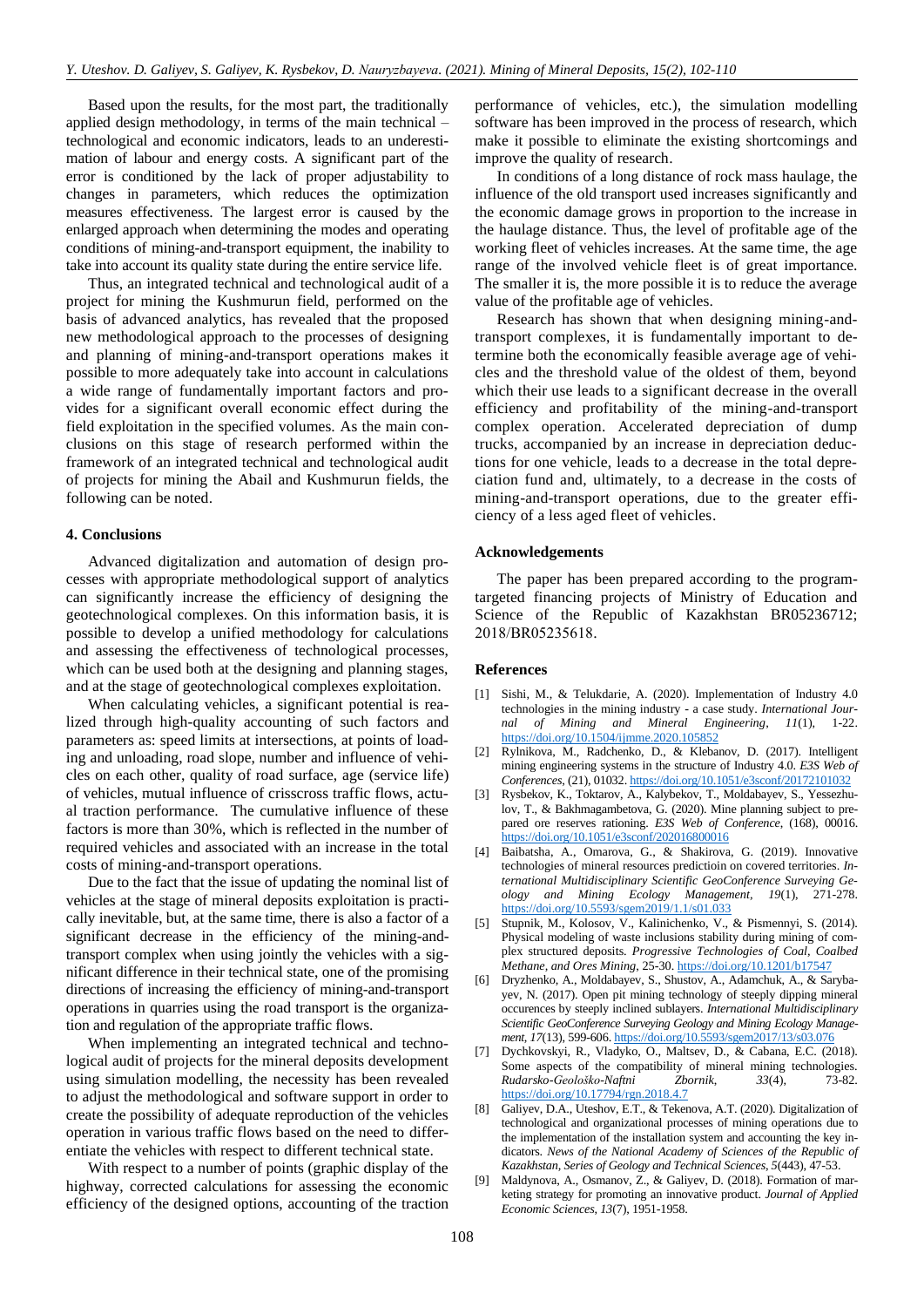- <span id="page-7-0"></span>[10] Baibatsha, A., Omarova, G., Dyussembayeva, K., & Kassenova, A. (2016). Kokkiya – A promising for Kazakhstan gold-metasomatic type of deposit. *International Multidisciplinary Scientific GeoConference Surveying Geology and Mining Ecology Management*, (1) 289-296. <https://doi.org/10.5593/sgem2016/b11/s01.037>
- <span id="page-7-1"></span>[11] Lyashenko, V.I., Dyatchin, V.Z., & Lisovoy, I.A. (2018). Increase of environmental safety of mining production on the basis of waste utilization of extraction and processing of ore raw materials. *Ecology and Industry of Russia*, *22*(4), 4-10. [https://doi.org/10.18412/1816-0395-2018-](https://doi.org/10.18412/1816-0395-2018-4-4-10) [4-4-10](https://doi.org/10.18412/1816-0395-2018-4-4-10)
- <span id="page-7-2"></span>[12] *Analysis of the effectiveness of modern design methods and development of a methodology for dynamic design of mining operations in open pits*. (2018). Report on research work "Development of methodology for the design of mining operations, taking into account the operational digitalization of processes". Stage 1. Astana, Kazakhstan.
- [13] Galiev, S.Zh., Alpysbaeva, Zh.T., & Seytaev, E.N. (2018). *Methods of dynamic design of mining and transport operations using methods of simulation and operational presentation of mining transport processes*. Astana, Kazakhstan: LLP "Research Design Institute" Kaz-TechProekt", 29 p.
- [14] Galiev S.Zh., Sarsenbaev E.E., Alpysbaeva Zh.T., & Seytaev E.N. (2019). *Development of digitalization of the projected processes and the development of instructions for the design of mining and transport operations using modern information technologies*. Report on research work on the topic "Development of methodology for the design of mining operations, taking into account the operational digitalization of processes". Stage 2. Astana, Kazakhstan, 50 s.
- <span id="page-7-3"></span>[15] Galiev, S.Zh., Alpysbaeva, Zh.T., & Seytaev, E.N. (2018). *The effectiveness of automation in mining design based on in-depth digitalization*. Materials of the International Scientific and Technical Conference dedicated to the 60<sup>th</sup> Anniversary of the NMMC "Prospects for the Innovative Development of the Mining and Metallurgical Complex" (pp. 333-335). Navoi, Kazakhstan.
- <span id="page-7-4"></span>[16] Galiev, S.Zh., Galiev, D.A., Seytaev, E.N., & Uteshov, E.N. (2019). Feasibility of a unified methodology for managing a geotechnological complex at opencast mines. *Scientific-Technical and Industrial Mining Journal of Kazakhstan*, (3), 36-41.
- [17] Kuandykov, T., Nauryzbayeva, D., Yelemessov, K, Karmanov, T., Kakimov, U., & Kolga, A. (2020). Development and justification of a hydro-impulse method for increasing ore permeability in conditions of uranium borehole production. *News of the National Academy of Sciences of the Republic of Kazakhstan, Series of Geology and Technical Sciences*, *6*(444), 126-133.
- [18] Galiev, S.Zh., Dovzhenok, A.S., Galiev, D.A., & Uteshov E.T. (2020). Digitalization and the potential for increasing the efficiency of mining and transport operations at opencast mines. *Izvestiya NAS RK*, *1*(439), 146-154. <https://doi.org/10.32014/2020.2518-170X.18>
- [19] Anpilogov, A.E. (1971). Technological features of a coal mine with railway transport and their consideration when modeling on a computer. *Improvement of Technology at Coal Mines*, (2), 3-9.
- <span id="page-7-5"></span>[20] Krupnik, L., Yelemessov, K., Beisenov, B., & Baskanbayeva, D. (2020). Substantiation and process design to manufacture polymer-concrete transfer cases for mining machines. *Mining of Mineral Deposits*, *14*(2), 103- 109[. https://doi.org/10.33271/mining14.02.103](https://doi.org/10.33271/mining14.02.103)
- <span id="page-7-6"></span>[21] Kalybekov, Т., Yunussov, R., Rysbekov, К.B., & Soltabayeva, S.Т. (2018). Control of reserves readiness and quality characteristics of ore in open pit mining. *Proceedings of the 25th World Mining Congress. Open-Pit Mining*, 220-226.
- [22] Rysbekov, K., Toktarov, A., Kalybekov, T., Moldabayev, S., Yessezhulov, T., & Bakhmagambetova, G. (2020). Mine planning subject to prepared ore reserves rationing. *E3S Web of Conferences*, (168), 00016[. https://doi.org/10.1051/e3sconf/202016800016](https://doi.org/10.1051/e3sconf/202016800016)
- <span id="page-7-7"></span>[23] Lozynskyi, V., Medianyk, V., Saik, P., Rysbekov, K., & Demydov, M. (2020). Multivariance solutions about designing new levels of coal mines. *Rudarsko Geolosko Naftni Zbornik*, *35*(2), 23-32. <https://doi.org/10.17794/rgn.2020.2.3>
- <span id="page-7-8"></span>[24] Moldabayev, S., Rysbaiuly, B., Sultanbekova, Z., & Sarybayev, N. (2019). Methodological approach to creation of the 3D model of an oval-shaped open pit mine. *E3S Web of Conferences*, (123), 01049. <https://doi.org/10.1051/e3sconf/201912301049>
- [25] Moldabayev, S. (2017). Management reserves of mining operations mode in open pit mining of steeply dipping mineral occurences.  $17<sup>t</sup>$ *International Multidisciplinary Scientific GeoConference SGEM2017, Science and Technologies in Geology, Exploration and Mining*, 519- 528. <https://doi.org/10.5593/sgem2017/13/s03.066>
- [26] Moldabayev, S., Rysbayuly, B., Sultanbekova, Z., Aben, Y., & Sarybayev, N. (2016). Dynamic model of new order of working zone forming realization on steep boards of oval form quarries.  $6<sup>th</sup> International Con$ *ference on Computer Applications in the Minerals Industries*, *20*(7).
- <span id="page-7-9"></span>[27] Chetverik, M., Bubnova, E., & Babiy, E. (2013). The main technical solutions in rational excavation of minerals in open-pit mining. *Annual Scientific-Technical Collection – Mining of Mineral Deposits*, 173-176. <https://doi.org/10.1201/b16354-30>
- <span id="page-7-10"></span>[28] De la Torre, C.A., Bradley, B.A., & Lee, R.L. (2020). Modeling nonlinear site effects in physics-based ground motion simulations of the 2010-2011 Canterbury earthquake sequence. *Earthquake Spectra*, *36*(2), 856-879[. https://doi.org/10.1177/8755293019891729](https://doi.org/10.1177/8755293019891729)
- [29] Temkin, I.O., Klebanov, D.A., Deryabin, S.A., & Konov, I.S. (2020). Construction of intelligent geoinformation system for a mine using forecasting analytics techniques. *Mining Informational and Analytical Bulletin*, (3), 114-125[. https://doi.org/10.25018/0236-1493-2020-3-0-114-125](https://doi.org/10.25018/0236-1493-2020-3-0-114-125)
- <span id="page-7-11"></span>[30] Silkina, G.Yu. (2017). Information and communication technologies in ensuring of innovative development. 29<sup>th</sup> International Business Infor*mation Management Association Conference – Education Excellence and Innovation Management through Vision 2020: From Regional Development Sustainability to Global Economic Growth*, 129797.
- <span id="page-7-12"></span>[31] Rakishev, B.R., & Galiev, D.A. (2015). Optimization of the ore flow quality characteristics in the quarry in road-rail transport. *Metallurgical and Mining Industry*, *7*(4), 356-362.
- <span id="page-7-13"></span>[32] Ekaterina, K.-T. (2019). The parameters of the concession agreement for the construction of transport infrastructure within the framework of the complex mining project. *International Multidisciplinary Scientific GeoConference Surveying Geology and Mining Ecology Management*, *19*(5), 869-875[. https://doi.org/10.5593/sgem2019/5.3/S21.110](https://doi.org/10.5593/sgem2019/5.3/S21.110)
- [33] Yakovlev, V.L., Zyryanov, I.V., Zhuravlev, A.G., & Cherepanov, V.A. (2018). Features of modern approach to selection of haulage systems for open pit diamond mines in Yakutia. *Journal of Mining Science*, *54*(6), 979-987[. https://doi.org/10.1134/S1062739118065131](https://doi.org/10.1134/S1062739118065131)
- [34] Kruczek, P., Polak, M., Wyłomańska, A., Kawalec, W., & Zimroz, R. (2018). Application of compound Poisson process for modelling of ore flow in a belt conveyor system with cyclic loading. *International Journal of Mining, Reclamation and Environment*, 32(6), 376-391. <https://doi.org/10.1080/17480930.2017.1388335>
- <span id="page-7-14"></span>[35] Valuev, A.M. (2018). Technologies of generating and selecting logistics scenario in operational open pit mine management. *Mining Informational and Analytical Bulletin*, (3), 32-39. [https://doi.org/10.25018/0236-1493-](https://doi.org/10.25018/0236-1493-2018-3-0-32-39) [2018-3-0-32-39](https://doi.org/10.25018/0236-1493-2018-3-0-32-39)
- <span id="page-7-15"></span>[36] Sladkowski, A., Utegenova, A., Elemesov, K., & Stolpovskikh, I. (2017). Determining of the rational capacity of a bunker for cyclic-and-continuous technology in quarries. *Naukovyi Visnyk Natsionalnoho Hirnychoho Universytu*, (6), 29-33.
- [37] Fedorko, G., & Vasil', M. (2017). The use of simtalk program for modelling disconnection of rail vehicles in the mineral raw materials mining. *International Multidisciplinary Scientific GeoConference Surveying Geology and Mining Ecology Management*, *17*(21), 703-710. <https://doi.org/10.5593/sgem2017/21/S07.090>
- [38] Abroskin, A.S. (2015). Use of modern systems of automation of open cast mining. *Bulletin of the Tomsk Polytechnic University, Geo Assets Engineering*, *326*(12), 122-130.
- <span id="page-7-16"></span>[39] Zhyravel, V., & Zhyravel, I. (2015). Improvement of the industrial station design for better performance. *Eastern-European Journal of Enterprise Technologies*, *2*(3), 61-67. [https://doi.org/10.15587/1729-](https://doi.org/10.15587/1729-4061.2015.40402) [4061.2015.40402](https://doi.org/10.15587/1729-4061.2015.40402)

## **Потенціал підвищення ефективності процесів проектування освоєння родовищ твердих корисних копалин на основі цифровізації та поглибленої аналітики**

Д. Галієв, С. Галієв, Д. Науризбаєва, К. Рисбеков, Е. Утєшов

**Мета** роботи полягає у розвитку й адаптації наявної науково-методичної та програмно-інформаційної бази управління геотехнологічними комплексами для реалізації процесного підходу на рівні проектування і експлуатації гірничотранспортних комплексів на відкритих розробках. Розвиток пов'язаний з охопленням все більш актуальних варіантів екскаваторно-конвеєрних та екскаваторно-автомобільно-конвеєрних гірничотранспортних систем кар'єрів.